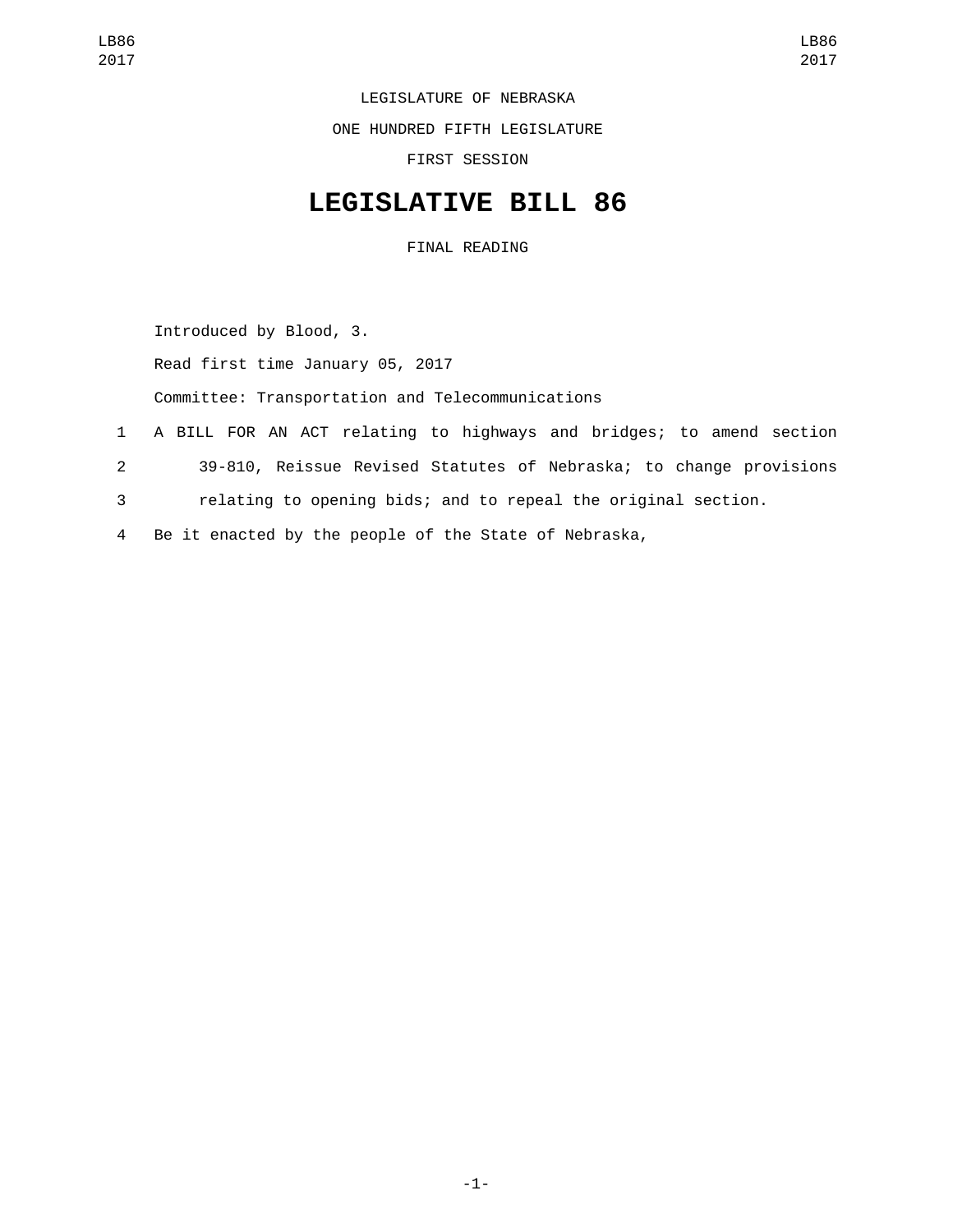Section 1. Section 39-810, Reissue Revised Statutes of Nebraska, is 2 amended to read:

 39-810 (1)(a) The county board of each county may erect and repair all bridges and approaches thereto and build all culverts and make improvements on roads, including the purchase of gravel for roads, and stockpile any materials to be used for such purposes, the cost and expense of which shall for no project exceed one hundred thousand 8 dollars.

 (b) All contracts for the erection or repair of bridges and approaches thereto or for the building of culverts and improvements on roads, the cost and expense of which shall exceed one hundred thousand dollars, shall be let by the county board to the lowest responsible 13 bidder.

 (c) All contracts for materials for repairing, erecting, and constructing bridges and approaches thereto or culverts or for the purchase of gravel for roads, the cost and expense of which exceed twenty thousand dollars, shall be let to the lowest responsible bidder, but the board may reject any and all bids submitted for such materials.

 (d) Upon rejection of any bid or bids by the board of such a county, such board shall have power and authority to purchase materials to repair, erect, or construct the bridges of such county, approaches thereto, or culverts or to purchase gravel for roads.

 (e) All contracts for bridge erection or repair, approaches thereto, culverts, or road improvements in excess of twenty thousand dollars shall require individual cost-accounting records on each individual project. The total costs of each such separate project shall be included in the annual reports to the Board of Public Roads Classifications and Standards 28 as required by section 39-2120.

 (2)(a) Except as otherwise provided in subdivision (b) of this subsection, all All bids for the letting of contracts shall be deposited with the county clerk of such a county, opened by him or her in the

-2-